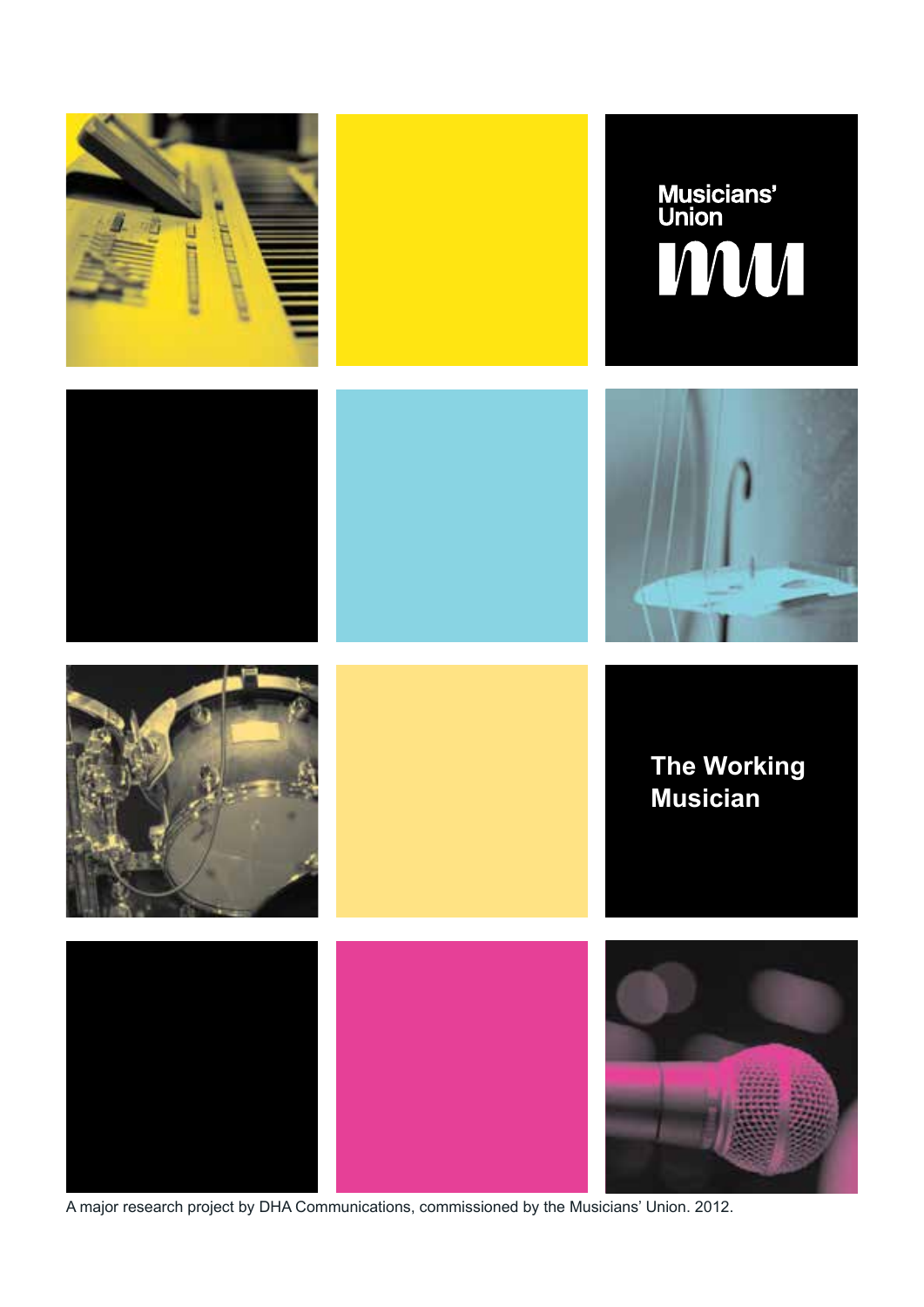| Introduction                                                                                                   | $\overline{4}$ |
|----------------------------------------------------------------------------------------------------------------|----------------|
| A World Beating Industry                                                                                       | 6              |
| The Working Musician Findings                                                                                  | 8              |
| Developing a portfolio career; there is no such thing<br>as a typical musician                                 | 10             |
| Tax, benefits and financial services are ill equipped to support creative<br>workers in the UK                 | 12             |
| Working hours and employment status for musicians are extremely varied                                         | 14             |
| Working musicians do not attain earnings comparable to other professional<br>groups in the UK                  | 16             |
| Too many working musicians will face retirement with little or<br>no independent pension provision             | 18             |
| Royalties from compositions and recordings are important additional sources<br>of income for working musicians | 20             |
| Conclusions                                                                                                    | 22             |
| The Research                                                                                                   | 22             |

## **Contents**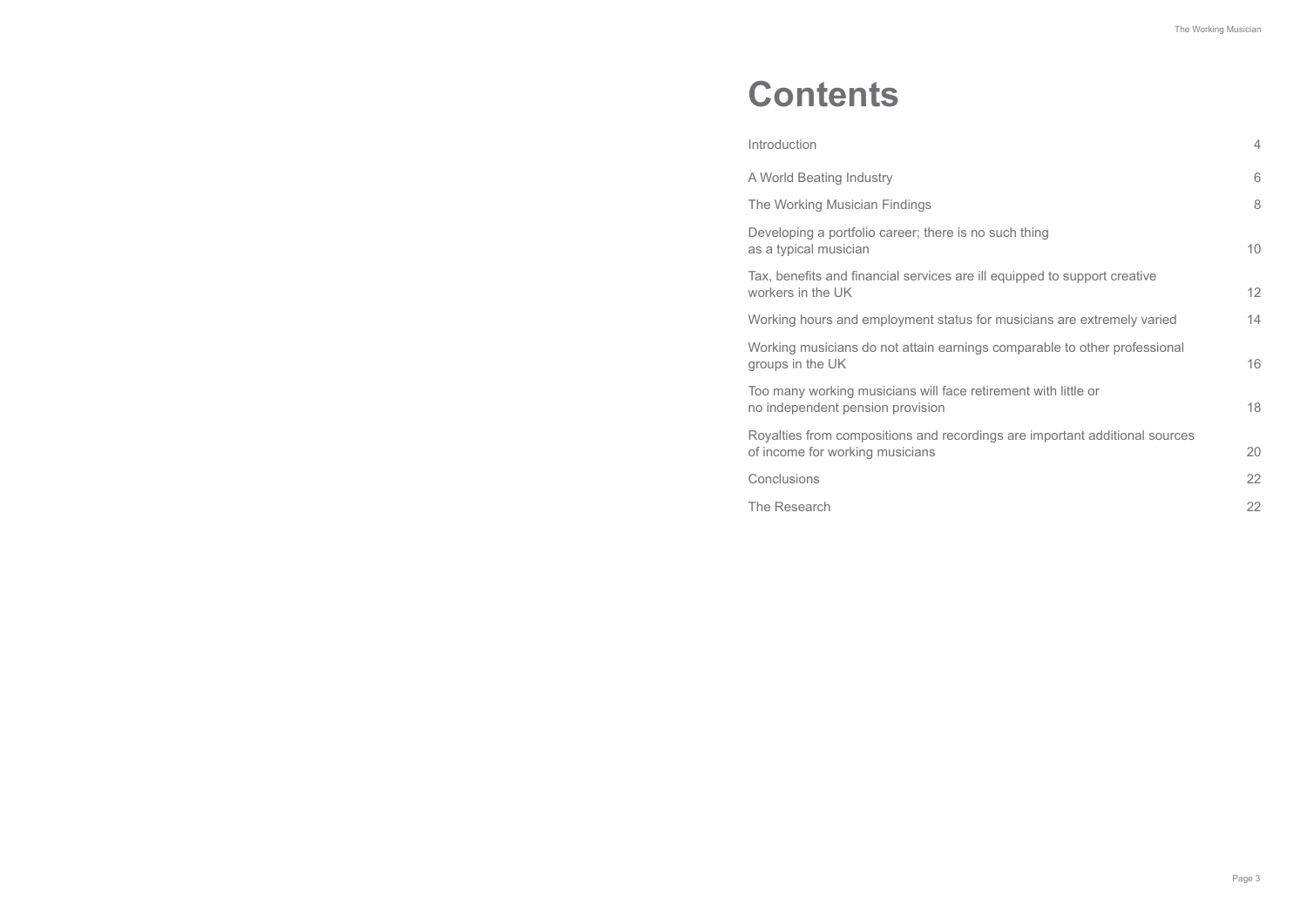The achievements of the UK music industry are in large part due to the huge body of highly qualified, trained and experienced musicians working across genres in different sectors. Musicians work in a number of social, health and educational environments as teachers, therapists and community musicians in addition to their more traditional working roles as performers, recording artists, composers and writers, often combining many of these roles into one portfolio career.

The size and breadth of the UK music sector is unparalleled in Europe. However, behind this successful and visible veneer, musicians in the UK are working in many less glamorous roles often with precarious 'portfolio' careers marked by low income and uncertainty. Thousands of musicians lack the kind of workplace benefits more commonplace in other sectors of the labour market such as holiday pay, pensions and other rights that come with regular employment.

Working lives marked by low earnings potential, uncertainty and a tax and benefit system that is ill equipped to cater for musicians, is not an ideal environment in which to support UK creative talent.

**The Working Musician** aims to provide a sound evidence base for policy makers, musicians, their representatives and the wider music industry in order to help shape an environment where the contributions and talent of a greater number of musicians are better recognised, sustained and rewarded. In this way, the UK can maintain and build on its major cultural standing in the world.

**The Working Musician** research is based on almost 2,000 responses to a UK-wide survey, in-depth interviews with musicians and industry experts and data from a wide range of industry sources. The research, for the first time, assesses and explains the pay musicians receive, how they derive their income, and the pressures and challenges they face to earn a living from their craft.

This paper sets out the key findings from **The Working Musician** research.

### If the UK is to maintain its international position in music and the creative arts it must sustain and nurture the creative talent that underpins its success.

## **Introduction**

## **Key Findings**

Musicians are experienced, qualified and multi-skilled. Only one in five of those surveyed had less than five years experience. Two thirds of musicians (65%) undertake four years or more of formal education and training with 40% holding a degree in music.

Musicians encounter a tax and benefit regime that is confusing, complex and is not well designed to cater for their unique working patterns. Designing a more flexible and artist-friendly tax and benefit regime would provide much needed support for working musicians.

Pension provision is poor compared to other professionals, employees, and even other self-employed workers in the wider labour market. One in five employees (22%) and one in three self-employed workers (29%) in the wider labour market have no independent pension provision; this rises to 65% for musicians.

Of the musicians who receive them, over half indicated that royalty payments are an important additional income stream; protecting and regulating this income source is incredibly important to sustain musicians in their careers, particularly given the wider context of low income and poor pension provision.

There is no such thing as a typical musician. The blend of roles, patterns of paid and creative work, employment status and working hours vary across musicians and across different periods in their careers. Developing a portfolio career, made up of a number of different jobs, is a necessary characteristic of many musicians' careers; this invariably involves developing non-music skills such as business, marketing, teaching

and community engagement.

Earnings for musicians are low. Income levels compare unfavourably to other professionals who've invested similar amounts of time and money into education and training. Over half (56%) of the musicians surveyed earn less than £20k and 60% of musicians report working for free in the past 12 months.

Over half (56%) of the musicians surveyed earn less than £20k

60%

of musicians report working for free in the past 12 months

### Only 35% of musicians pay into a pension scheme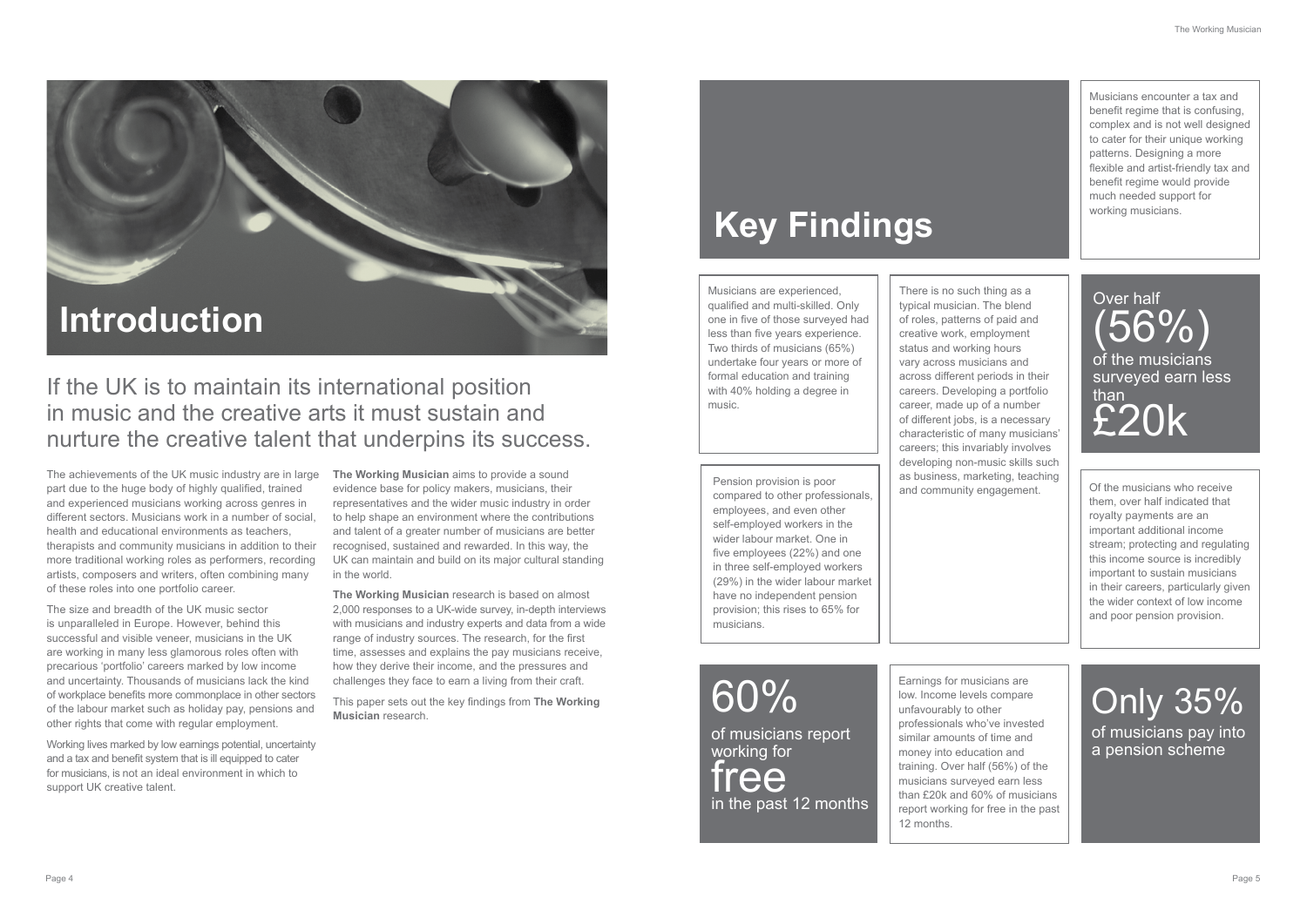

The UK, and London in particular, is one of the premier theatre centres in the world, with musicians playing an important role in making theatre a huge tourist attraction for the UK. In 2011-2012 the annual London musical theatre and classical ticket sales to overseas tourists was estimated to be £67m.

Live music in the UK is very healthy too, driven in part by the proliferation of successful music festivals where at least 7.7 million visits to live music events in 2009 resulted in £1.4bn being spent, equivalent to a positive contribution to the economy of £864m.<sup>5</sup> And a recent relaxation of licensing laws allows for smaller premises to stage music performances without the need for special licences adding momentum to an already thriving live music scene.

The importance of music to the UK's standing in the world is backed up by current industry facts.<sup>1</sup>

From 2007-2009 the biggest global selling albums came from UK acts (Amy Winehouse, Coldplay, Susan Boyle), and in 2011 UK acts accounted for over half of all UK album sales, with 56 of the top 100 artist albums and 43% of singles sales from British artists. The value of UK music exports exceeds  $£17$  billion every year<sup>2</sup> and only the UK, Sweden and the US are net exporters of music.<sup>3</sup>

On the surface the UK music sector is a real success story stretching across different sectors and genres. This report now turns its attention to those everyday, grassroots musicians who underpin the industry's achievements; the giggers, the musicians in the pit, the teachers, the session players, the music arrangers, and all those other musicians who are at the coalface. What are their experiences of this highly profitable UK industry?

The UK's creative industries, and particularly music, were celebrated at this year's London Olympics and Paralympics. This illustrates the high regard in which UK music and musicians are held, both domestically and on a global stage.

The UK is the second largest source of repertoire in the world and represents the third largest music market accounting for approximately 10% of global sales in 2009, in large part due to UK consumers buying more music per capita than anywhere else in the world.

This high profile part of the UK music industry often steals the public's attention but there are other sides to music in the UK that are equally inspiring and which contribute to our economic, cultural and musical environment in valuable ways.

British orchestras are world leaders. Their musicians are among the best players in the world today. They are pioneering new music and new approaches to live performances, developing innovative education programmes and reaching more people in more areas than ever before, and their impact continues to grow. In 2011, British orchestras played to over 4.18 million people in the UK; toured in 39 different countries performing 457 concerts; and generated a total income of almost £150m.4

## **A World Beating Industry**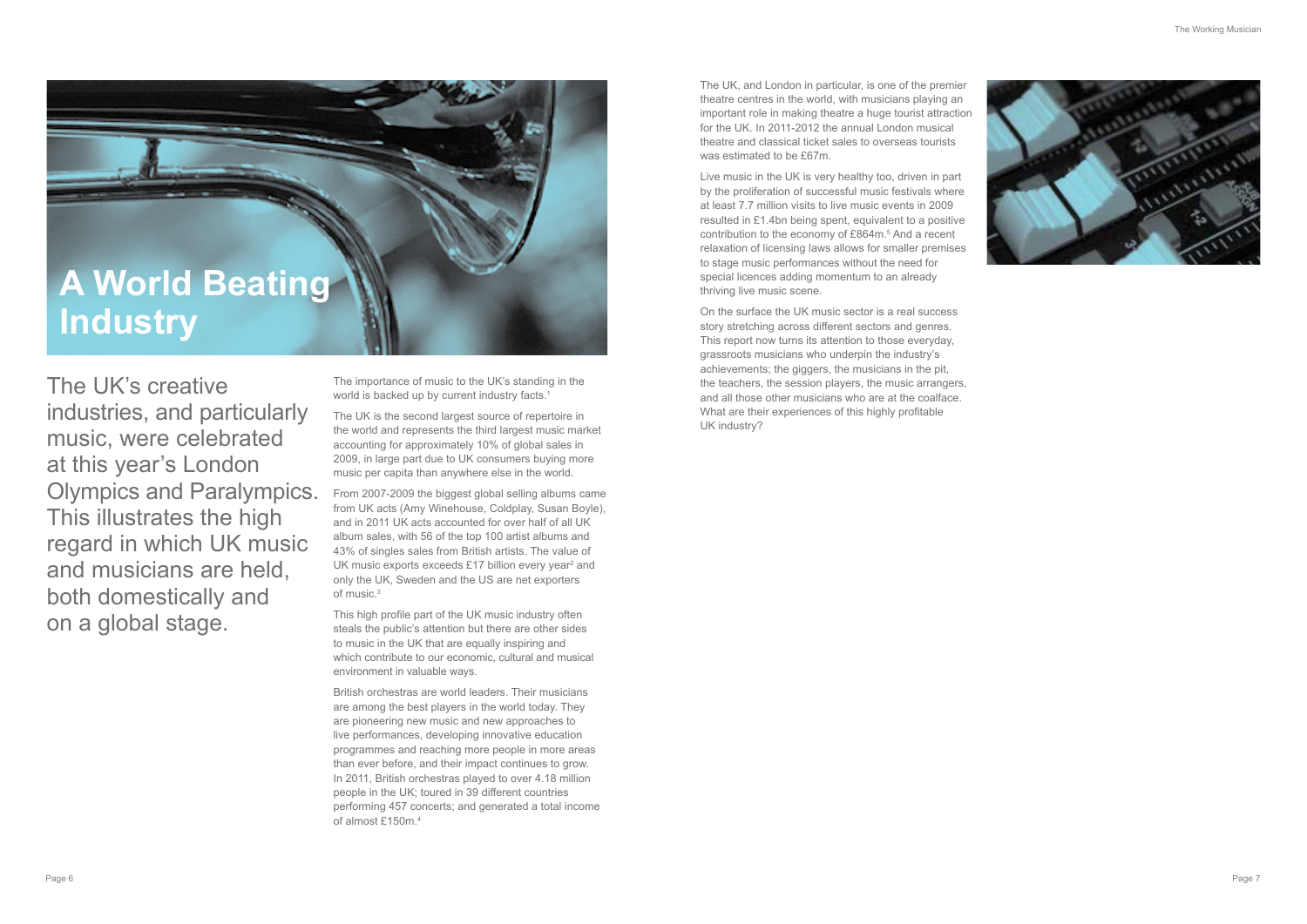This section runs through the main findings from The Working Musician survey conducted in August, September and October 2012, engaging nearly 2000 working musicians. It supplements the findings with insights from a cross-section of musicians.

Before setting out how much musicians earn and from where their income derives, it is important to build a picture of a musician's career journey. The opening sections explore levels of experience, education and training, skills and working patterns before reporting on musicians' income and pensions.

Such context is vital if meaningful comparisons are to be made between the earnings and working environments of musicians and others types of workers in the UK labour market.



### Professional musicians are experienced and highly qualified

Working musicians are an exceptionally established set of professionals with the vast majority (81%) having five years or more experience. Nearly two thirds (61%) have been working as musicians for ten years or more and one in five (21%) have over 30 years of working experience as a professional musician.

Fig.1: How many years have you been a professional musician in the UK?

Prior to starting out as professional musicians nearly two thirds (65%) had undertaken four years or more of formal education and training, with half of these indicating that they had completed over seven years of formal education and training. A substantial number (61%) of musicians studied at a dedicated music college, university or conservatoire with 40% holding a degree in music.

Fig.2: Did you attend a music college / university or conservatoire?

Fig.3: Do you have a degree in music?

Developing instrumental skill levels is essential for working musicians wanting to stay at the top of their profession and this requires practice. Over half (55%) practise their instrument for over 5 hours per week and 37% practise up to 5 hours per week. Practice hours for musicians are an essential component of their working week, almost always additional to paid work and unrecognised by the tax and benefit system as 'working hours'.

This represents a massive investment of time and resources in education, training and practice by musicians learning their craft, an investment comparable to professional workers such as teachers, doctors, lawyers and highly skilled craftspeople.

A key point to make at this stage is that we surveyed a highly skilled and trained body of workers who consider themselves, primarily, as professional musicians.

Less than 5 years 19%







I have a degree in English and Music from Birmingham. Before that I went to the Guildhall...I went and did a teaching certificate in English. I switched back to music only about 12 years ago... I trained as a music therapist in 2005.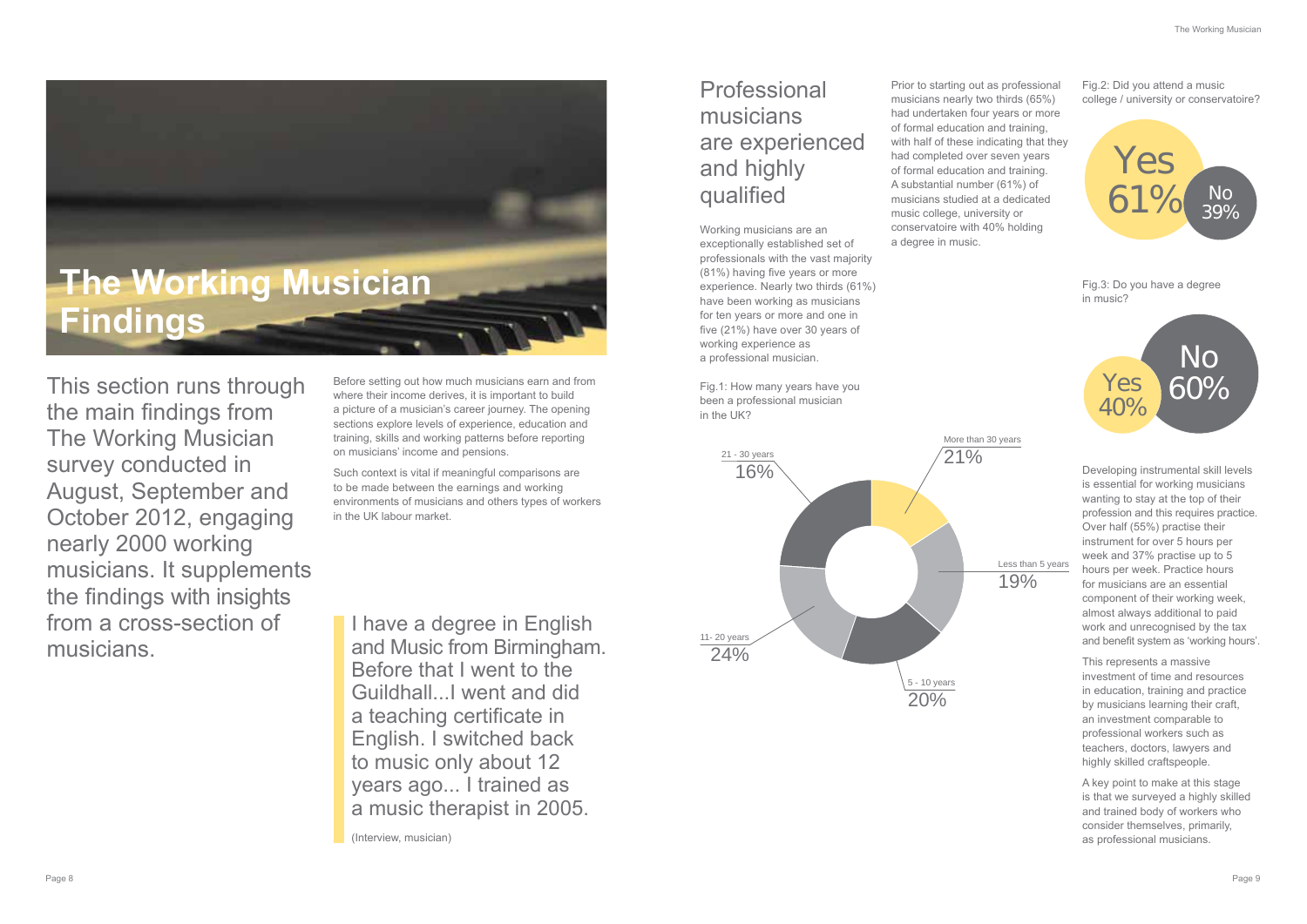When the musicians were asked to identify ALL of their income sources, the picture then changes and the breadth of roles musicians undertake in their portfolio careers becomes clearer; 28% are recording artists, 31% are session players and 43% compose or write music and lyrics. This demonstrates the variety of different ways working musicians extend their work beyond their core focus.

Musicians identify working in a number of additional roles. These include music arranger, producer, bandleader, fixer, community musician/mentor, conducting community choirs, 'singing for health' groups, musical director, music therapist, author of books on music, music typesetting and editing, academic research and music copyist. This range of roles indicates that musicians are often working in ways that use their music skills to produce social, health and academic outcomes.

In addition, musicians are employing entrepreneurial skills with two thirds (64%) using web-based technologies to produce, promote and distribute their music. The examples cited above provide a taste of the breadth of skills required to sustain a portfolio career in music.

One generalisation that can be made with confidence is that working musicians invariably fashion a 'portfolio career' employing a varied skill set to earn a decent level of income. A portfolio career is made up of different jobs pursued either successively or simultaneously; in most cases these different jobs are combined into a patchwork of roles.

Musicians need to develop skills to sustain their portfolio careers beyond those associated with being a musician such as, business, marketing, teaching and community engagement skills. Above all they need to be adaptable.

We asked musicians to single out ONE role they most identified with. The responses here demonstrate the principal role musicians are working in.

Fig.4: Which roles do you currently most identify with / earn money from?

# **Developing a portfolio career; there is no such thing as a typical musician**

We've had to constantly adapt to find ways of making it work...I'd always expect to work hard, but one change is probably the onus on the artist to organise or take over roles in production, artwork, videos....

(Interview, musician)

My income comes from sessions, where I work for a variety of fixers doing films and TV. I also do a lot of chamber music; I'm in a quartet, so I do quartet chamber concerts. I work for various different chamber groups doing that sort of thing...I also do my own projects editing scores.

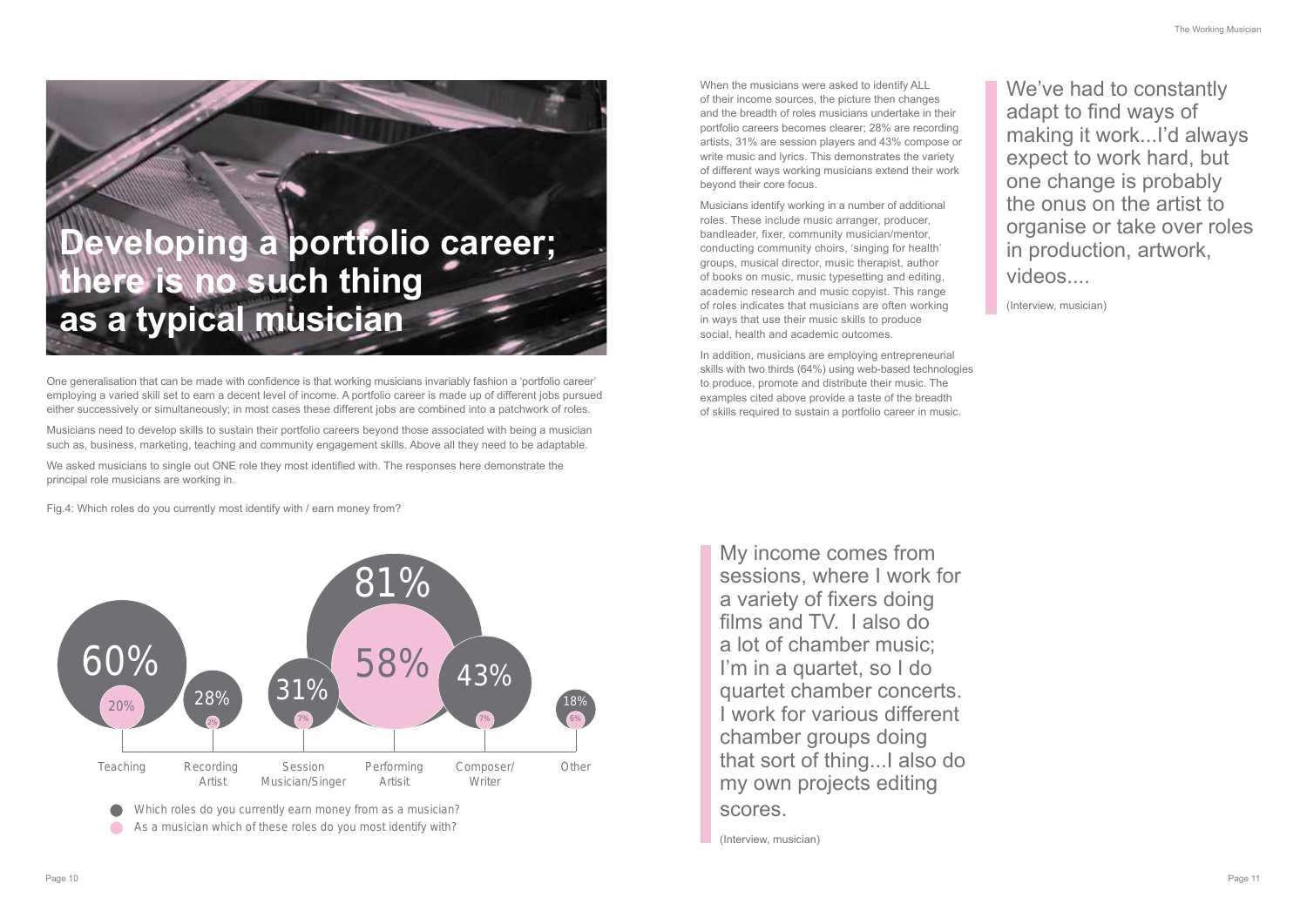The creative process is marked by fallow and fertile periods that are hard for the tax and benefit system to assess properly if the time period for assessment is a single month or year. The result is that in fallow periods, when working time is spent creating, musicians are not credited with National Insurance contributions that count towards their pension or other welfare benefits. In fertile periods, when musicians reap the rewards in the form of one-off or episodic royalty payments, assessments of taxable income can be distorted and inequitable.

Musicians encounter a tax and benefit regime that is confusing, complex and is not well designed to cater for their unique working patterns. Designing a more flexible and artist-friendly tax and benefit regime will help provide a much needed support to working musicians.



The complex patchwork of roles that make up a musician's portfolio career can bring with it many challenges. The uncertain, episodic and unusual patterns of work can have negative knock-on implications. Musicians are facing real difficulties in their interaction with the tax and benefit system and the financial services industry that are both largely designed for workers with steady and regular work and income streams.

Entrepreneurship in music is seen as inherently risky by the financial service industry and this is reflected in the availability and cost of business loans for creative industry enterprises. UK Music has highlighted the *'insurmountable difficulties'* the music sector has faced trying to access even Government backed finance initiatives.<sup>6</sup> The one-year pilot Creative Industry Finance Initiative (Arts Council England) implicitly reflects this and offers access to limited finance for creative entrepreneurs.

Musicians have also spoken to us of the difficulties of accessing mortgages and the extra costs incurred on these and other financial products such as insurance. For small companies or sole traders with low earnings these extra costs are significant.

Issues around tax and benefits that surfaced in the research centre on three key criticisms. Firstly, the rules and guidelines for musicians regarding their employment status and legitimate business costs are uncertain and complex. Secondly, the complexity and uncertainty mean the administrative burden of completing tax administration is very time consuming. Finally, the tax and benefit system is not sophisticated enough to recognise the unique career paths of creative workers.

**Tax, benefits and financial services are ill equipped to support creative workers in the UK**



The tax system in this country is oppressive, and it's oppressive for everybody... as a musician, either way you do it, it's unfair...Yes it's really stressful, and especially if you have to do things like tax credits as well. which is based on your predicted year's income. As a freelancer that's a nightmare.

(Interview, musician)

The new system (Universal Credit) does not appear to take into account the creative process and the fact that a period without any earnings is usual and necessary if there is to be any monetary reward at all. It would mean that only those with private means or rich parents or generous sponsors can pursue careers in music or indeed any of the Arts.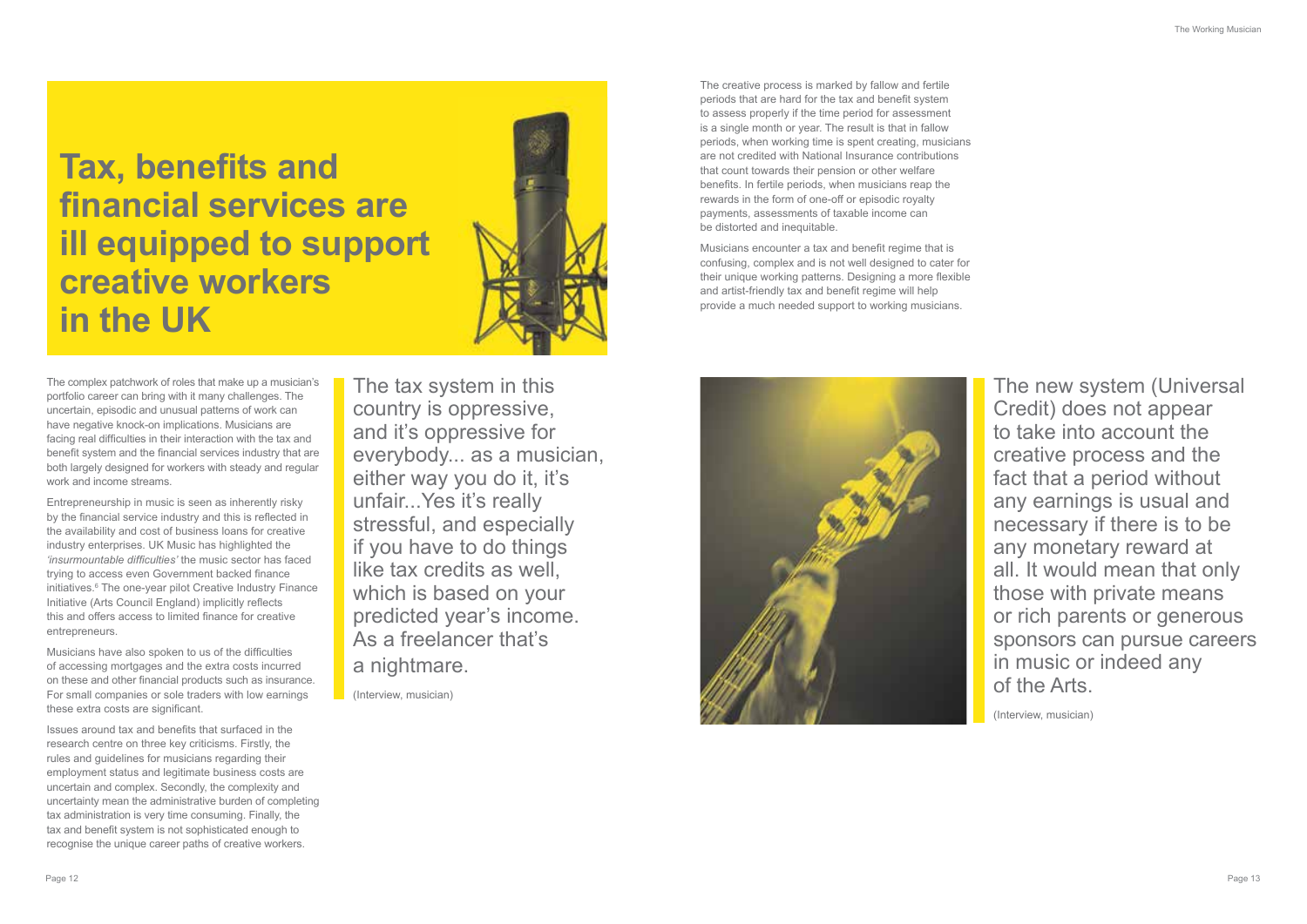A musician's precise working hours per week are dependent on different factors and can vary from week to week, season to season or year to year.

Teaching, theatre and orchestral work, for example, can provide steady regular work, sometimes even secure salaried employment status. These are exceptions to the norm; only 10% of musicians are full-time salaried employees. Half of musicians have no regular employment whatsoever. The vast majority of musicians (94%) work freelance for all or part of their income.

Fig. 5: On average, what percentage of your working week is spent as a musician?

Just over half (59%) are working full-time with 52% spending all (100%) of their working time as musicians. Only one in five are working less than 50% of their working week as musicians. For a sizeable minority of working musicians earning money outside the music industry is necessary to maintain an income. A third of the musicians surveyed (34%) worked additional jobs not connected in any way to their music careers.

A Musicians' Union survey of orchestral players, reported in the Guardian (2006), highlights the variety of different jobs that this highly specialised group of musicians take on to supplement their salaries.

*Work undertaken by orchestra players to supplement their pay packets includes aromatherapy, odd jobbing, taxi driving, childcare and cleaning. These are highly trained professionals at the very top of their field. When was the last time your solicitor popped over to scrub the kitchen floor?7*

I think it's very difficult and it's getting more difficult. I mean lots of people are doing sidelines. I do too. I'll be lucky if I work 15 days a month now and you just can't really survive like that.

Among the part-time musicians, over half indicated that they would like to be full-time. The barriers to securing sufficient opportunities for work will be even more magnified for musicians who lack the experience and longevity in the industry that most of our respondents have. Musicians interviewed for this research identified the uncertainty associated with the continual need to find work and the lack of potential (paid) opportunities.

Musicians with children or dependents face additional financial barriers to working. Musicians earning low fees report that their fee barely covers the cost of childcare; after travel, tax and childcare there is little financial gain/ incentive to work at all.

## **Working hours and employment status for musicians are extremely varied**



Fig. 6: Do you have another job in addition to being a musician (outside of music)?





Fig. 7: If you are NOT a full-time musician – would you like to be full-time?

> I am already full-time 59%



(Interview, musician)

… but I would say the biggest flaw is that you cannot claim for childcare… my wife is a musician too, but because of the low fees she's had to give up… a babysitter will cost you £80 for the day, and you'll earn a £100, so after tax, NI and travel you haven't earned anything, you've actually paid to go to work.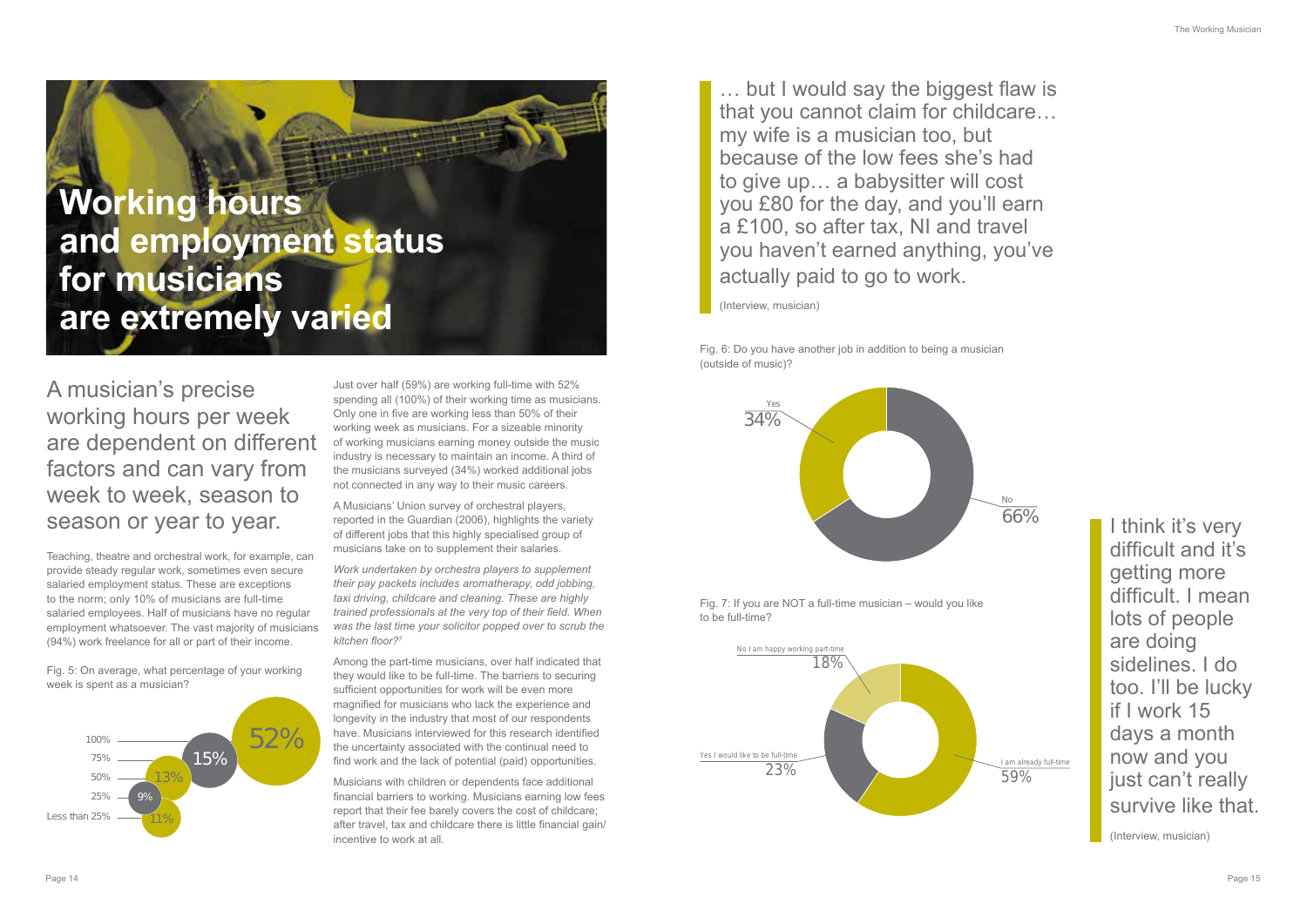For the one in three musicians (35%) earning between £10k and £20k, 38% are part-time, 42% have a degree and 58% have more than 10 years experience. To reiterate, these income levels are for experienced, full-time, qualified professionals.

An important issue for musicians is that they are not generally entitled to progression along a pay spine like many other professionals even when they have the more secure jobs in music. This results in earnings that are too static over time coupled with costs such as travel, food, and childcare rising year on year. Earnings and career progression compare unfavourably with other professions in the UK - even professions, such as teaching, that are not widely regarded as highly paid.

A teacher's starting salary, in the UK, ranges from £21k (England & Wales) to £27k (inner London). This starting salary is already better than the current income of 56% of musicians surveyed here. After six years of satisfactory performance, a teacher's salary rises to the top of this pay scale, £31k (England & Wales) to £36k (inner London); this salary is greater than the income achieved by 78% of musicians here. As careers progress the gap widens even further.

To make matters worse, there is a common expectation from those engaging musicians, including public agencies, that musicians can work for free or below agreed rates of pay. This is an occupational hazard that compounds their low earning potential. Sixty per cent (60%) of musicians report undertaking unpaid work in the past year and a sizeable minority report regularly working for below the agreed industry rates.

Fig. 9: Thinking about the past 12 months, have you undertaken UNPAID work as a means to further your career?

Working musicians face a precarious and competitive labour market characterised by a huge diversity of organisations that commission or engage musicians often for very short engagements. In this context, individual musicians often take on free or under-paid work in the hope that it will lead to paid work and better future work prospects.

Given the training, high skill levels and experience of the musicians we have profiled, the findings on how much a musician earns are remarkable.

Over half of all musicians (56%) are earning less than £20k per annum with one in five earning less than £10k from working as a musician. A staggering 78% of musicians are earning a gross annual income of less than £30k.

Fig.8: What is your approximate gross annual income?





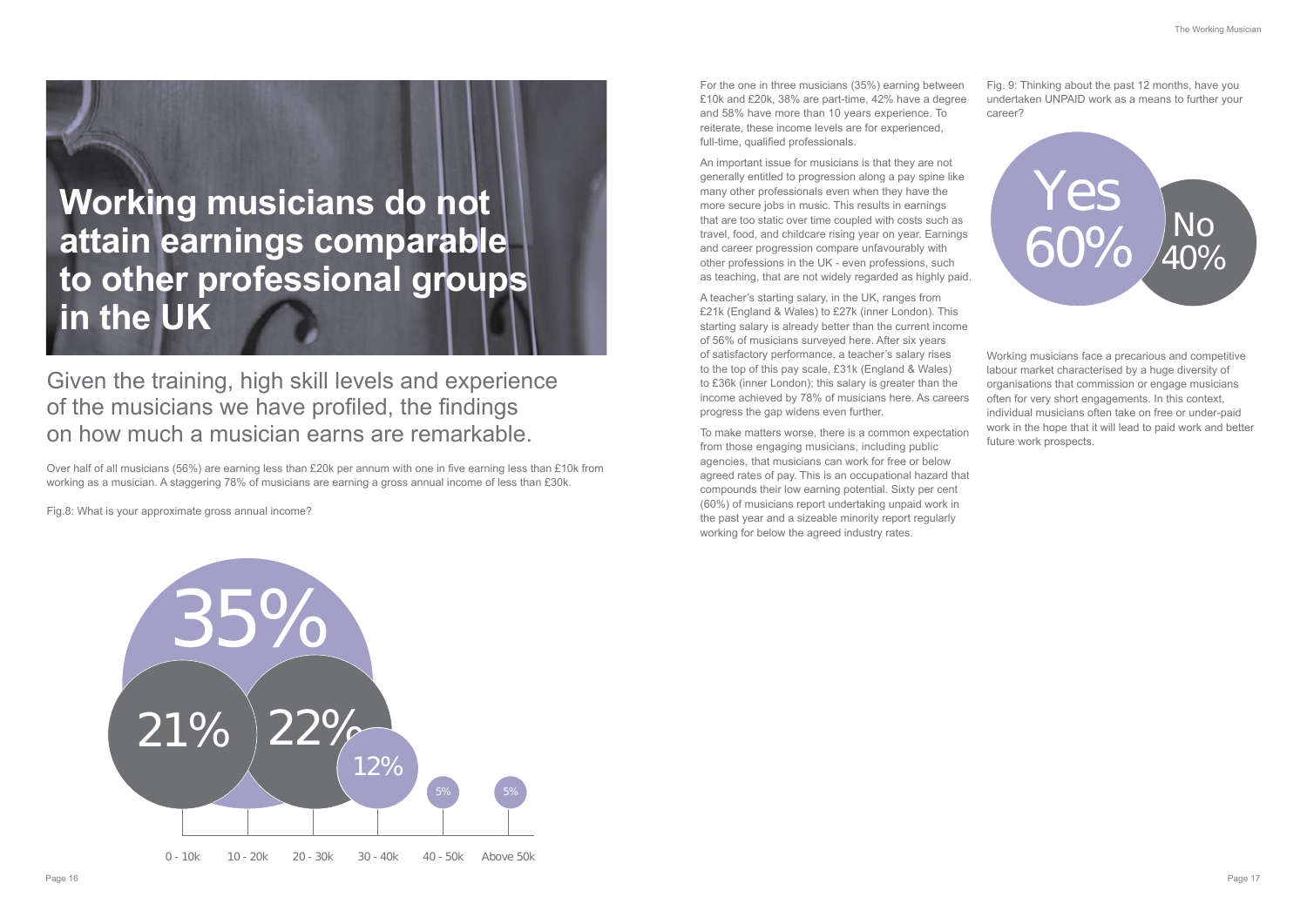Musicians' low earnings make saving for a pension extremely difficult. The variability of their work compounds this. For many musicians the reality is that they will have to work beyond the age of retirement.

The Scottish Widows UK Pensions Report (20128 ), looking at employees between 30 years-old and state pension age who earn more than £10,000 per year, reveals that over a fifth (22%) of people are failing to save anything at all.

A Prudential report, focusing on the self-employed, found that 29 per cent will rely entirely on the state pension in retirement.<sup>9</sup>



Pension provision for musicians compares unfavourably to national figures for employees, self-employed and professional workers. Our findings show that 65% of musicians do not regularly pay into any pension scheme. This is over double the national figure for self-employed people and nearly three times the national figure for employees.

> In 2011, the proportion of UK employees who belonged to a workplace pension scheme was 48 per cent (ONS data).10 The National Association of Pension Funds Workplace Pension Survey (2010) puts this figure much higher at 57%11. For workers in professional occupations, three in four have a workplace pension scheme (76% - ONS 2011). For musicians only one in four (25%) are members of a workplace pension scheme that includes an employer contribution. Professionals outside of music are, therefore, three times more likely to have a workplace pension that includes an employer contribution.

Fig. 10: Do you regularly pay into a pension scheme?



## **Too many working musicians will face retirement with little or no independent pension provision**



I've made most of my living over the last 7 years on touring shows... I've never had any contribution to a pension by an employer to date.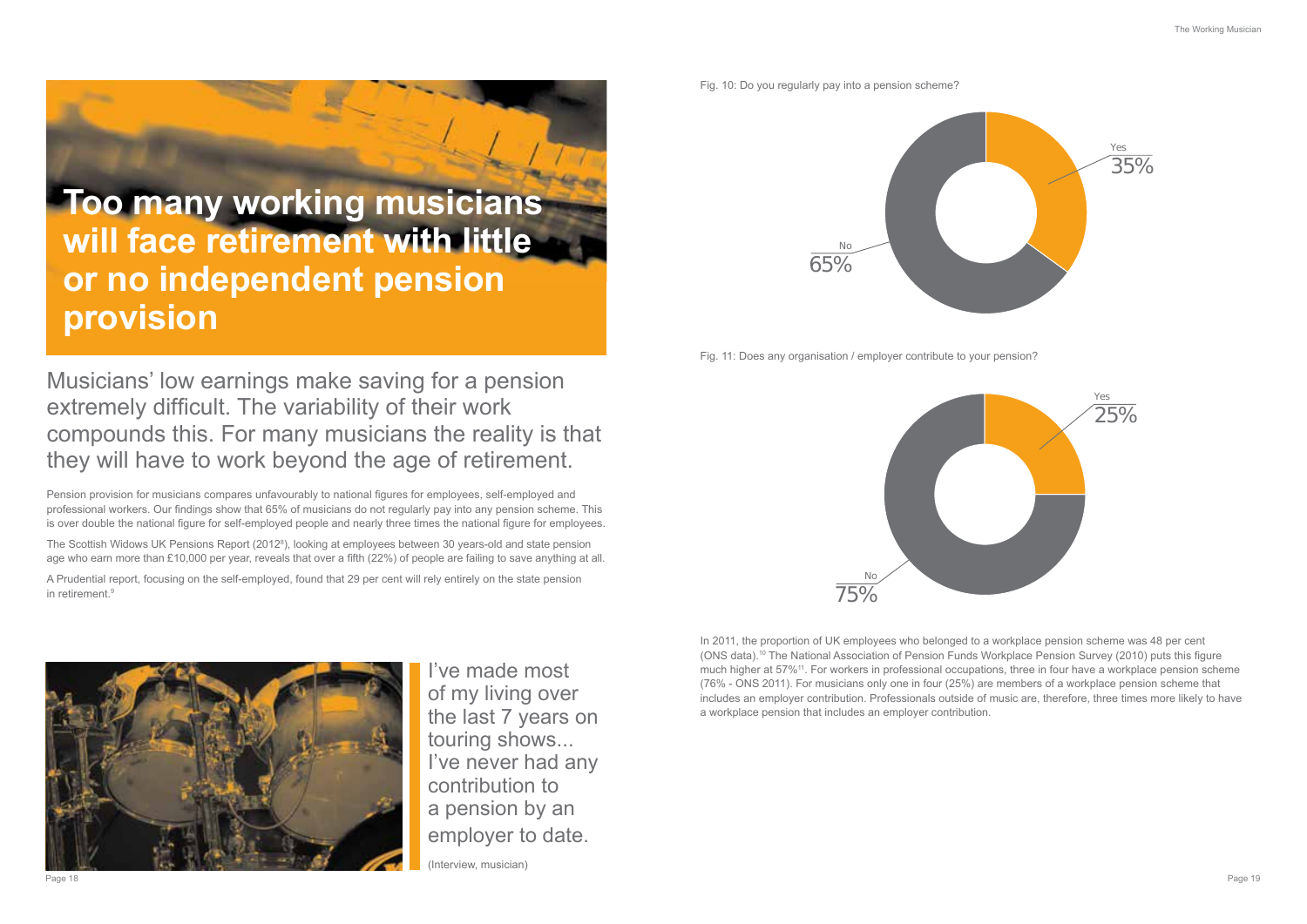Collecting societies license music and collect royalties from a number of sources; television and radio broadcasts, music performed live at gigs, concerts and theatres, and businesses and other organisations that use music. These range from bars, nightclubs, shops and hotels to offices, factories and gyms. They then distribute these royalties to their members who hold the rights to the recorded music and compositions. Over half of the musicians who receive royalty payments reported them as being 'economically valuable'.

Fig. 13: Are royalty payments from copyright economically valuable to you?

These payments can add up to an important additional revenue stream for musicians through sales and public broadcasts. This can aggregate over time and supplement the low incomes reported above.

To focus on the album we're living in ways that are fairly hand to mouth, and not sustainable for more than a few months in my opinion... We did get a PRS payment recently that will nearly cover all our rent payments for a month. That was a nice surprise.

(Interview, musician)

Roughly half of all musicians belong to one of the major collecting societies. In the UK, PRS for Music is the collecting society for songwriters or composers of songs/music and Phonographic Performance Ltd. (PPL) is the collecting society for performers on sound recordings.

Fig. 12: Are you a member of a collecting society?





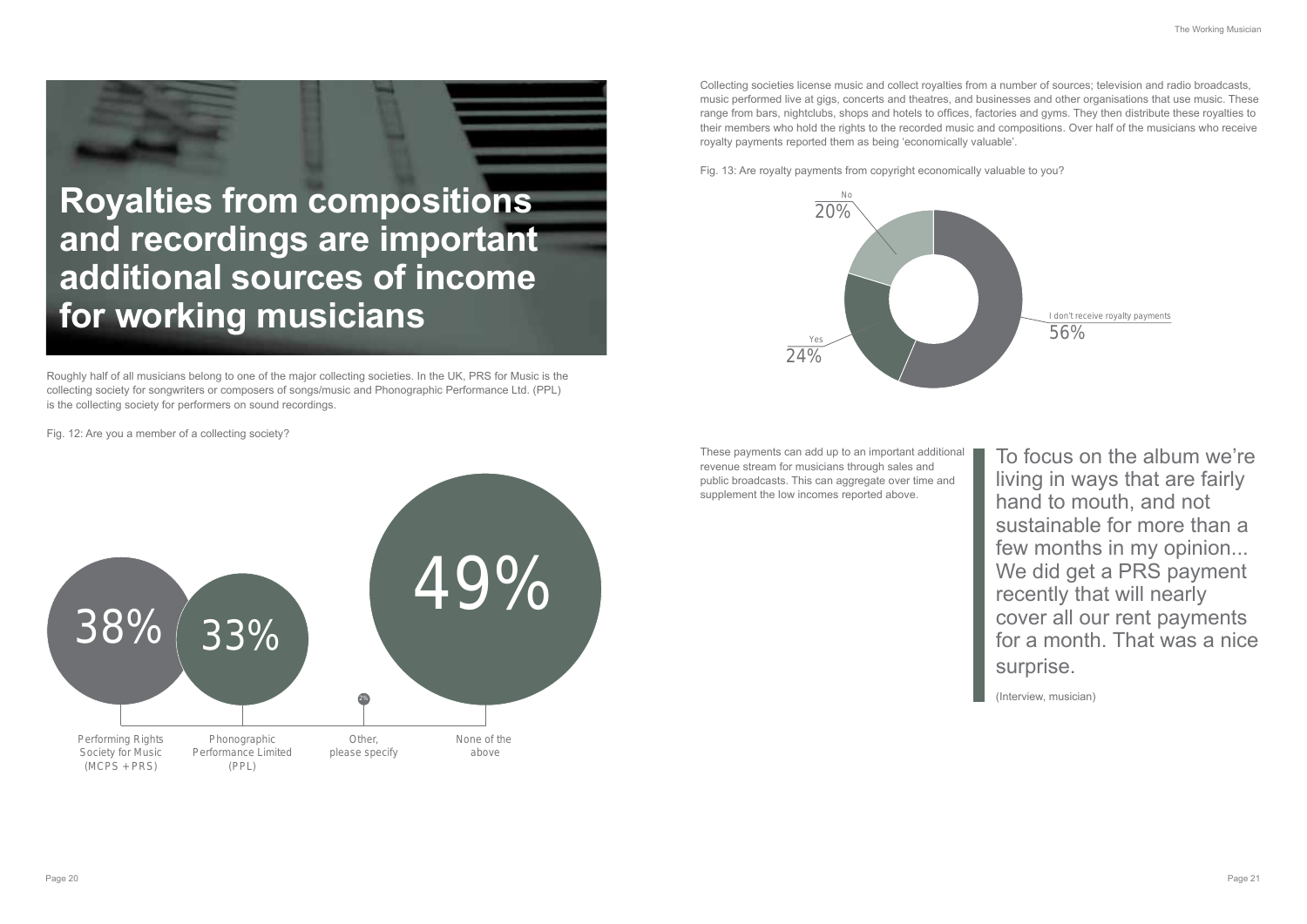1 Facts from the BPI Yearbook 2010, 2011 & 2012 (British Phonographic Industry / British Recorded Music Industry) 2 Foreign and Commonwealth Office website (20/10/2012) - http://www.fco.gov.uk/en/about-us/what-we-do/publicdiplomacy/great-campaign/music

3 PRS for Music quoted on BBC News - http://www.bbc.co.uk/news/entertainment-arts-20004225 4 Association of British Orchestras (ABO) Key Facts 2011. Income data includes public investment, philanthropy, tours and performances, revenue from recordings and other sales but figures do not include the BBC orchestras. 5 UK Music (2010) The Contribution of Music Festivals & Major Concerts to Tourism in the UK – Destination: Music report

www.ukmusic.org/assets/media/UK%20Music%20-Music%20Tourism.pdf 6 UK Music (2010) Liberating Creativity. p. 11

 Anna Price (2006) 'Pit of despair'. The Guardian, Thursday 2 February. http://www.scottishwidows.co.uk/about\_us/media\_centre/reports\_pensions.html Prudential Research cited in - http://www.pcg.org.uk/cms/index.php?option=com\_content&view=article&id=8707&c atid=746:freelancing-news&Itemid=995

10Office for National Statistics (ONS) 2011 Annual Survey of Hours and Earnings: Summary of Pension Results (SOC 2000) - http://www.ons.gov.uk/ons/dcp171778\_256109.pdf 11http://www.napf.co.uk - The ONS survey does not include group personal pensions or stakeholder pensions

### **Conclusions**

The Working Musician research has shone a light on a highly educated, trained, skilled and experienced set of musicians who, despite such high levels of qualifications, skills and experience face an uncertain and precarious working environment marked by income levels and benefits that are not comparable to similar sets of workers elsewhere in the UK labour market. Pension provision and annual levels of income are particularly poor when compared to other professional groups in the UK.

Musicians have highlighted the challenges they face from their experiences of the tax and benefit system and in accessing and benefiting from financial service provision in ways other working people take for granted. More imaginative ways need to be found to ensure musicians and creative workers generally get a more equitable deal from both the financial services industry and the tax and benefit system.

The major question the findings of this research poses is; for how long can the UK maintain a pool of world beating musicians and attract new talent from all backgrounds given the earnings potential of the average musician and the spiralling costs associated with education, training and sustaining a musician's career?

### The Research

The findings presented above are predominantly based on the responses to an online survey that was operational in August, September and October 2012. Email invitations were sent to 20 000 Musicians' Union members; the survey was also promoted in a number of newsletters and websites that connect in some way to working musicians in the UK.

1,966 working musicians in the UK completed the survey; 90% of these were members of the Musicians Union. The survey findings were supplemented with 25 semi-structured interviews with individual musicians with a mix of different genres and roles, plus semi-structured interviews with eight officials of the Musicians' Union. One further interview was carried out with a representative from the BPI with expertise in copyright and piracy.

### Acknowledgements and Credits

Commissioned by the Musicians' Union. Researched and produced by: DHA Communications

Research Team

- Erin van der Maas Lead Researcher
- Patricia Hallam Researcher
- Daniel Harris Director

The research team would like to thanks the 1,966 musicians who took the time and effort to respond to the online survey. We would also like to thank the valued input from the officials of the Musicians' Union plus the individual musicians who were interviewed in person or over the telephone.

### **Endnotes**